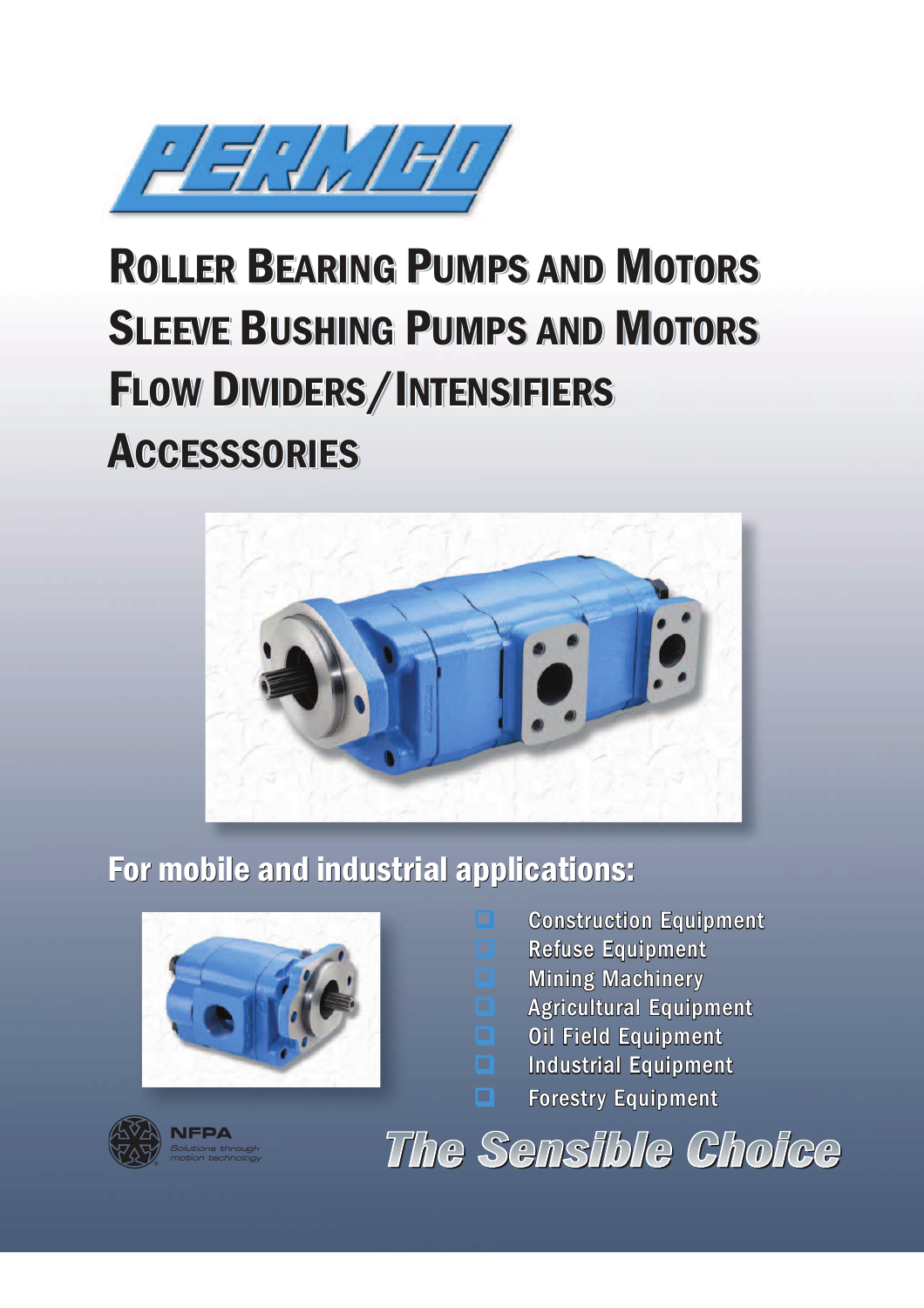

#### ROLLER BEARING PUMPS AND MOTORS

| <b>Specifications</b> | <b>Gear Width</b> |                              |       |       |      |      |      |       |       |       |       |       |       |
|-----------------------|-------------------|------------------------------|-------|-------|------|------|------|-------|-------|-------|-------|-------|-------|
|                       | <b>Series</b>     |                              | 0.50  | 0.75  | 1.00 | 1.25 | 1.50 | 1.75  | 2.00  | 2.25  | 2.50  | 2.75  | 3.00  |
|                       | 2100/3000/3100    | <b>GPM/1000 RPM/2000 PSI</b> | $***$ | $***$ | 6.5  | 8.5  | 11.0 | 12.5  | 15.0  |       |       |       |       |
|                       |                   | <b>LPM/1000 RPM</b>          | $***$ | $***$ | 25   | 32   | 42   | 47    | 57    |       |       |       |       |
|                       |                   | IN <sup>3</sup>              | 1.0   | 1.5   | 2.0  | 2.5  | 3.0  | 3.5   | 4.00  |       |       |       |       |
|                       |                   | CC                           | 16.4  | 24.6  | 32.8 | 41.0 | 49.2 | 57.3  | 65.5  |       |       |       |       |
|                       |                   | *** Max RPM                  | 2400  | 2400  | 2400 | 2400 | 2400 | 2400  | 2400  |       |       |       |       |
|                       |                   | <b>#2100 - Max PSI</b>       | 3000  | 3000  | 3000 | 3000 | 3000 | 2500  | 2500  |       |       |       |       |
|                       |                   | #3100 - Max PSI              | 3000  | 3000  | 3000 | 3000 | 3000 | 2500  | 2500  |       |       |       |       |
|                       |                   | <b>#3000 - Max PSI</b>       | 2500  | 2500  | 2500 | 2500 | 2500 | 2250  | 2250  |       |       |       |       |
|                       |                   | * Motor/Input GPM            | $***$ | $***$ | 12.0 | 14.0 | 16.5 | 19.0  | 21.0  |       |       |       |       |
| P2100                 |                   | * Motor/Output in-Ibs        | **    | $***$ | 570  | 730  | 895  | 1035  | 1175  |       |       |       |       |
|                       |                   | * Motor/Output HP            | $***$ | $***$ | 9.0  | 11.5 | 14.0 | 16.5  | 18.6  |       |       |       |       |
|                       |                   |                              |       |       |      |      |      |       |       |       |       |       |       |
|                       | 5000/5100/5151    | <b>GPM/1000 RPM/2000 PSI</b> | $***$ | $***$ | 9.5  | 12.0 | 14.5 | 17.5  | 19.5  | 21.0  | 23.5  |       |       |
|                       |                   | <b>LPM/1000 RPM</b>          | $***$ | $***$ | 36   | 45   | 55   | 66    | 74    | 79    | 89    |       |       |
|                       |                   | IN <sup>3</sup>              | 1.29  | 1.93  | 2.57 | 3.22 | 3.86 | 4.50  | 5.15  | 5.79  | 6.43  |       |       |
|                       |                   | <b>CC</b>                    | 21.1  | 31.6  | 42.2 | 52.7 | 63.2 | 73.8  | 84.3  | 94.9  | 105.4 |       |       |
|                       |                   | + Max RPM                    | 2400  | 2400  | 2400 | 2400 | 2400 | 2400  | 2400  | 2400  | 2400  |       |       |
|                       |                   | 5151 - Max Peak PSI          | N/A   | N/A   | N/A  | N/A  | N/A  | 3000  | 3000  | 3000  | 3000  |       |       |
|                       |                   | #5100 - Max PSI              | 3000  | 3000  | 3000 | 3000 | 3000 | 3000  | 2500  | 2500  | 2500  |       |       |
|                       |                   | <b>#5000 - Max PSI</b>       | 2500  | 2500  | 2500 | 2500 | 2500 | 2000  | 2000  | 2000  | 2000  |       |       |
| P5151                 |                   | * Motor/Input GPM            | $***$ | $***$ | 13.5 | 16.5 | 19.5 | 23.0  | 26.0  | 29.0  | 32.0  |       |       |
|                       |                   | Motor/Output in-Ibs          | **    | $***$ | 725  | 925  | 1130 | 1320  | 1510  | 1695  | 1885  |       |       |
|                       |                   | * Motor/Output HP            | $***$ | $***$ | 11.5 | 15.0 | 18.0 | 21.0  | 24.0  | 27.0  | 30.0  |       |       |
|                       |                   |                              |       |       |      |      |      |       |       |       |       |       |       |
|                       | 7500/7600         | <b>GPM/1000 RPM/2000 PSI</b> | $***$ | $***$ | 14.5 | 19.0 | 23.0 | 27.0  | 31.0  | 35.5  | 39.0  | 44.0  | 49.0  |
|                       |                   | <b>LPM/1000 RPM</b>          | **    | $***$ | 55   | 72   | 87   | 102   | 117   | 134   | 148   | 167   | 185   |
|                       |                   | IN <sup>3</sup>              | 2.02  | 3.03  | 4.04 | 5.06 | 6.07 | 7.08  | 8.09  | 9.1   | 10.1  | 11.1  | 12.1  |
|                       |                   | CC                           | 33.1  | 49.7  | 66.3 | 82.8 | 99.4 | 116.0 | 132.5 | 149.1 | 165.7 | 182.2 | 198.8 |
|                       |                   | <b>Max RPM</b>               | 2400  | 2400  | 2400 | 2400 | 2400 | 2400  | 2400  | 2400  | 2400  | 2400  | 2400  |
|                       |                   | #7600 - Max PSI              | 3000  | 3000  | 3000 | 3000 | 3000 | 3000  | 2500  | 2500  | 2500  | 2000  | 2000  |
|                       |                   | #7500 - Max PSI              | 2500  | 2500  | 2500 | 2500 | 2500 | 2500  | 2500  | 2250  | 2250  | 2000  | 2000  |
|                       |                   | * Motor/Input GPM            | $***$ | $***$ | 23.0 | 28.0 | 33.0 | 37.5  | 42.0  | 46.5  | 51.0  | 56.0  | 61.0  |
| P7500                 |                   | * Motor/Output in-Ibs        | $***$ | $***$ | 1095 | 1390 | 1690 | 1980  | 2265  | 2590  | 2915  | 3300  | 3690  |
|                       |                   | * Motor/Output HP            | $***$ | $***$ | 17.5 | 22.0 | 27.0 | 31.5  | 36.0  | 41.0  | 46.5  | 52.5  | 58.5  |

*\*Motor Specifi cations are given at 1000 RPM and @ 2000 PSI* 

*\*\* Consult Permco on these gear sizes.*

*\*\*\*2000 RPM Maximum on Motors*

*# The information shown above represents the maximum continuous operating conditions.*

*+ Maximum 3000 RPM for 5151 series.*